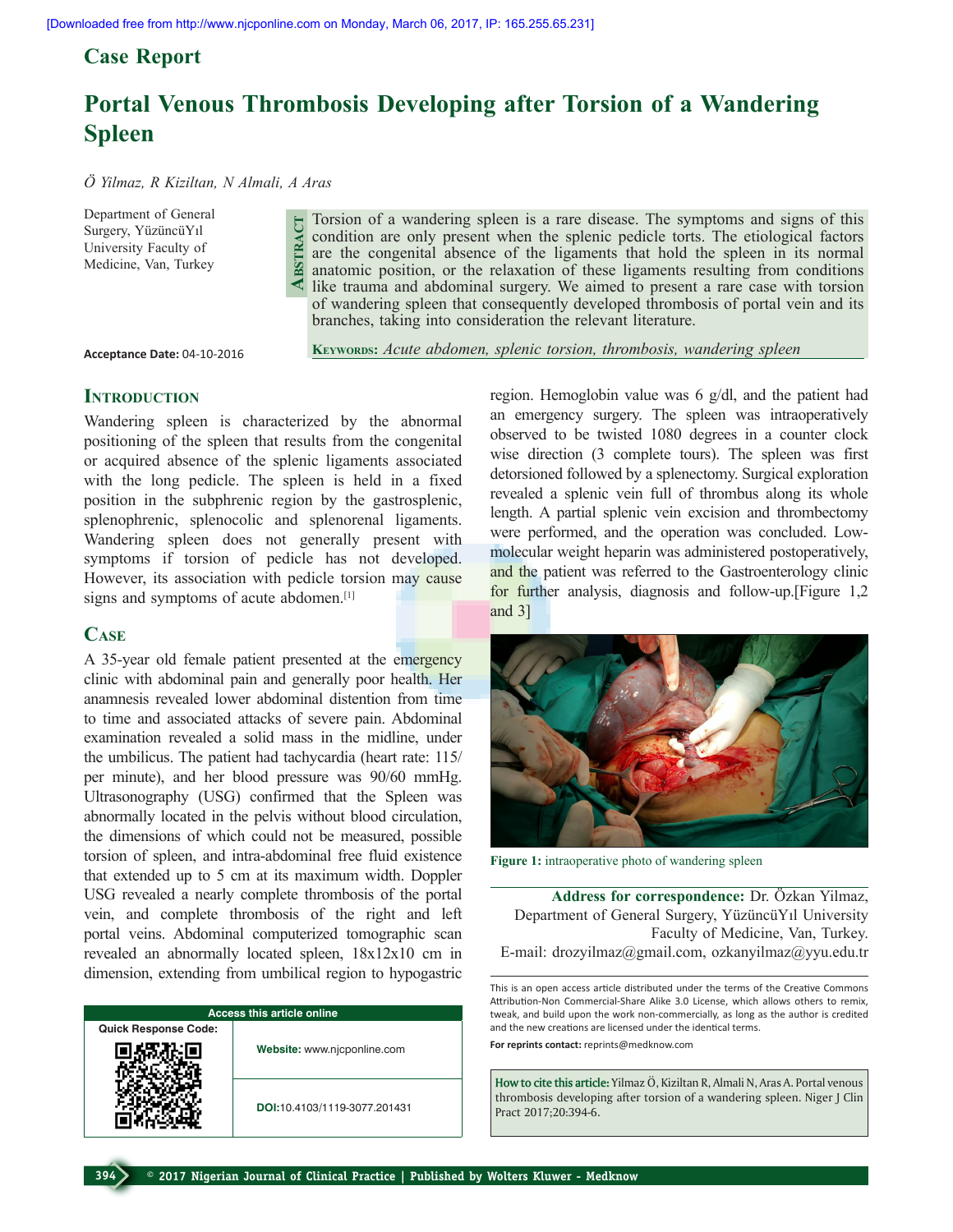

**Figure 2:** trombosis of wandering splen



Figure 3: preoperative ct of wandering spleen

#### **Discussion**

Splenorenal and gastrosplenic ligaments are the two most important ligaments that hold the spleen in its normal Position.[2] Wandering spleen exists as a result of the congenital absence of these ligaments, or due to their acquired relaxation resulting from some conditions.[2] The main reasons for this condition have been reported as trauma, previous abdominal surgery, Splenomegally and muscular atrophy.[3] The number of laparoscopic left adrenalectomies performed has increased recently, and some studies claim that it may also cause wandering spleen because of the wide dissection.<sup>[4]</sup>

Wandering spleen is a rare pathology and most cases are asymptomatic. As a result its actual incidence cannot be determined; however in some studies, it is reported to exist in less than 0.5% of all splenectomies.[1] Wandering spleen is most frequently observed in women between the ages of 20 to  $40^{5}$ ]. The cases of wandering spleen are generally asymptomatic if pedicle torsion has not developed. It may be incidentally diagnosed at abdominal imaging for a palpable abdominal mass, and as a result of subsequent radiologic analyses.[5] Abdominal pain may exist in acute, subacute or chronic forms, depending on the development process of the torsion. When acute torsion exists, ovarian torsion or other causes of acute abdomen have to be considered in the differential diagnosis.<sup>[6]</sup>

Pedicle torsion can cause serious results. The most frequent of these are splenic enlargement from venous congestion and the subsequent development of spleen infarction, sepsis and acute pancreatitis. Rarely existing features of spleen torsion are intestinal obstruction, spontaneous or traumatic spleen rupture and gastric volvulus. The cases of splenic venous thrombosis have been reported in the literature but cases with intrahepatic portal venous thrombosis have not been reported.[7]

Ultrasonography, computerized tomography, MRI and Scintigraphy are the widely used imaging methods for diagnosis. Abdominal USG reveals the empty splenic bed and an enlarged spleen in the ectopic location, and decreased blood flow on Doppler USG.[8] In computerized tomography, diagnosis is confirmed when the spleen is not observed in its normal location, and when the splenic echogenicity is visualized in another region of the abdomen, especially in the pelvis. Tissue viability and its blood supply can be assessed and pedicle torsion can be visualized by contrast tomography.<sup>[9]</sup> Portal venous thrombosis can be established by USG and CT. Our case was also diagnosed as portal venous thrombosis by the use of USG and CT. There is only one similar case reported in the literature.<sup>[10]</sup>

In cases of torsion of wandering spleen, the treatment principally recommended is splenopexy, but only if splenic infarction and necrosis have not developed. The surgeon will select splenic conservation surgical methods by considering whether capsulated bacterial infections may develop after splenectomy. Splenectomy is essential if splenic infarction and necrosis have developed. Our case revealed splenic necrosis and thus splenectomy was performed.

In conclusion, wandering spleen should be considered in cases of lower abdominal mass existing with intermittent pain. Elective splenopexy is the choice of treatment in cases where there is no torsion. This procedure will prevent the need for a splenectomy, and possible lifethreatening complications.

### **Financial Support and Sponsorship**

## Nil

#### **Conflicts of Interest**

There are no conflicts of interest.

#### **References**

- 1. Brunicardi FC. Schwartz's Principles of Surgery. 10th ed. New York USA: McGraw-Hill Health Professions Division; 2015. p. 1438
- 2. Gayer G, Zissin R, Apter S, Atar E, Portnoy O, Itzchak Y. CT findings in congenital anomalies of the spleen. Br J Radiol 2001;74:767-72.